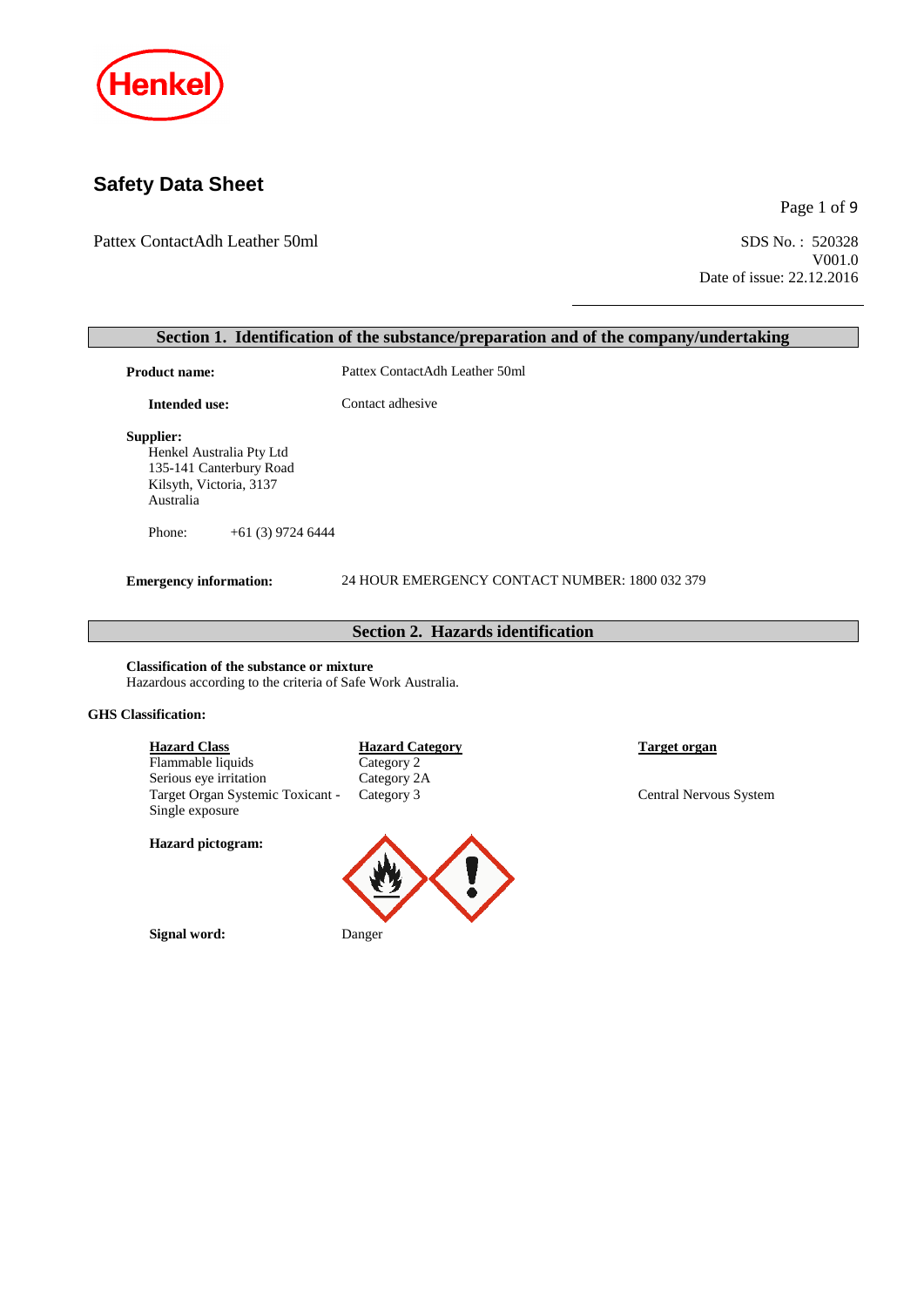| Hazard statement(s):                                     | H225 Highly flammable liquid and vapor.<br>H319 Causes serious eye irritation.<br>H336 May cause drowsiness or dizziness.                                                                                                                                                                                                                                                                                                                                                                                                                                                                                                                  |
|----------------------------------------------------------|--------------------------------------------------------------------------------------------------------------------------------------------------------------------------------------------------------------------------------------------------------------------------------------------------------------------------------------------------------------------------------------------------------------------------------------------------------------------------------------------------------------------------------------------------------------------------------------------------------------------------------------------|
| <b>Precautionary Statement(s):</b><br><b>Prevention:</b> | P210 Keep away from heat, hot surfaces, sparks, open flames and other ignition sources.<br>No smoking.<br>P233 Keep container tightly closed.<br>P240 Ground/bond container and receiving equipment.<br>P241 Use explosion-proof electrical/ventilating/lighting/equipment.<br>P242 Use only non-sparking tools.<br>P243 Take precautionary measures against static discharge.<br>P261 Avoid breathing dust/fume/gas/mist/vapours/spray.<br>P264 Wash hands thoroughly after handling.<br>P271 Use only outdoors or in a well-ventilated area.<br>P280 Wear protective gloves, eye protection, and face protection.                        |
| <b>Response:</b>                                         | P303+P361+P353 IF ON SKIN (or hair): Take off immediately all contaminated clothing.<br>Rinse skin with water/shower.<br>P304+P340+P312 IF INHALED: Remove victim to fresh air and keep at rest in a position<br>comfortable for breathing. Call a POISON CENTER or physician if you feel unwell.<br>P305+P351+P338 IF IN EYES: Rinse cautiously with water for several minutes. Remove<br>contact lenses, if present and easy to do. Continue rinsing.<br>P337+P313 If eye irritation persists: Get medical advice/attention.<br>P370+P378 In case of fire: Use water spray (fog), foam, dry chemical or carbon dioxide to<br>extinguish. |
| Storage:                                                 | P403+P233 Store in a well-ventilated place. Keep container tightly closed.<br>P403+P235 Store in a well-ventilated place. Keep cool.<br>P405 Store locked up.                                                                                                                                                                                                                                                                                                                                                                                                                                                                              |
| Disposal:                                                | P501 Dispose of contents/container to an appropriate treatment and disposal facility in<br>accordance with applicable laws and regulations.                                                                                                                                                                                                                                                                                                                                                                                                                                                                                                |

### **Dangerous Goods information:**

Classified as Dangerous Goods according to the criteria of the Australian Code for the Transport of Dangerous Goods by Road and Rail (ADG Code).

# **Section 3. Composition / information on ingredients**

### **Identity of ingredients:**

| <b>Chemical ingredients</b> | $\mathcal{C}$ AS-No. | Proportion    |
|-----------------------------|----------------------|---------------|
| Butanone                    | 78-93-3              | 100 %<br>60-  |
| Ethyl acetate               | 141-78-6             | 30 %<br>$10-$ |
| non hazardous ingredients~  |                      | 30 %<br>$10-$ |

## **Section 4. First aid measures**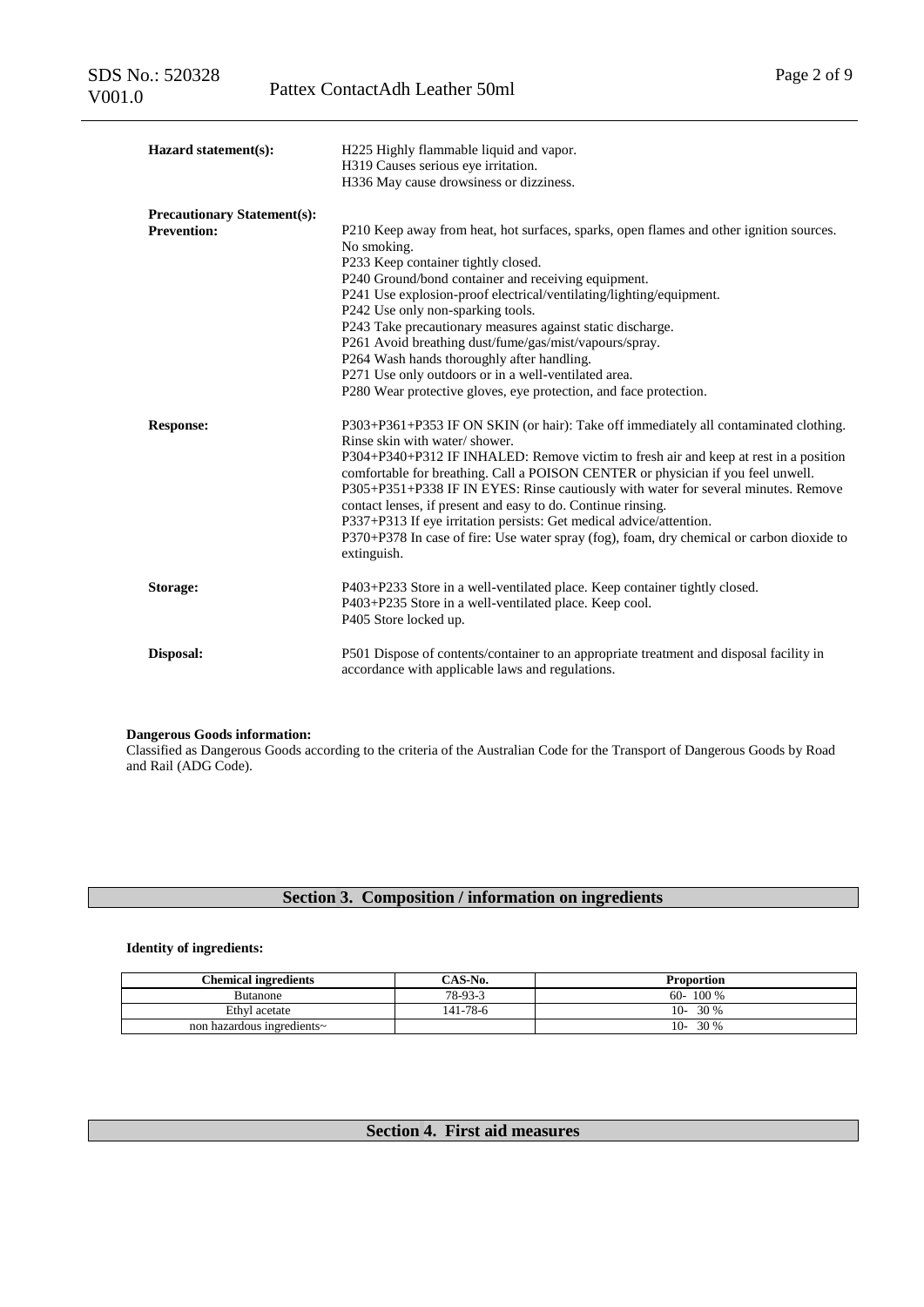| <b>Ingestion:</b>                                  | Rinse out mouth, drink 1-2 glasses of water, do not induce vomiting.<br>Seek medical advice.             |
|----------------------------------------------------|----------------------------------------------------------------------------------------------------------|
| Skin:                                              | Rinse with running water and soap.<br>Seek medical advice.                                               |
| <b>Eyes:</b>                                       | Rinse immediately with plenty of running water (for 10 minutes). Seek medical attention if<br>necessary. |
| <b>Inhalation:</b>                                 | Move to fresh air. If symptoms persist, seek medical advice.                                             |
| <b>First Aid facilities:</b>                       | Eye wash<br>Normal washroom facilities                                                                   |
| <b>Medical attention and special</b><br>treatment: | Treat symptomatically.                                                                                   |

| <b>Section 5. Fire fighting measures</b>           |                                                                                                                                                                                                                                                     |  |  |  |
|----------------------------------------------------|-----------------------------------------------------------------------------------------------------------------------------------------------------------------------------------------------------------------------------------------------------|--|--|--|
| Suitable extinguishing media:                      | Water spray (fog), foam, dry chemical or carbon dioxide.                                                                                                                                                                                            |  |  |  |
| <b>Improper extinguishing media:</b>               | Water spray jet                                                                                                                                                                                                                                     |  |  |  |
| Decomposition products in case of<br>fire::        | Thermal decomposition can lead to release of irritating gases and vapors.<br>Oxides of carbon.<br>Oxides of nitrogen.                                                                                                                               |  |  |  |
| Particular danger in case of fire::                | <b>WARNING FLAMMABLE!</b><br>Vapors may accumulate in low or confined areas, travel considerable distance to source of<br>ignition, and flash back.<br>Closed containers may rupture (due to build up of pressure) when exposed to extreme<br>heat. |  |  |  |
| Special protective equipment for<br>fire-fighters: | Use water spray to keep fire exposed containers cool and disperse vapors.<br>Wear self-contained breathing apparatus and full protective clothing, such as turn-out gear.                                                                           |  |  |  |
| <b>Additional fire fighting advice:</b>            | In case of fire, keep containers cool with water spray.<br>Collect contaminated fire fighting water separately. It must not enter drains.                                                                                                           |  |  |  |
| <b>Hazchem</b> code:                               | $-3YE$                                                                                                                                                                                                                                              |  |  |  |

|                                   | Section 6. Accidental release measures                                                                                                                                                 |
|-----------------------------------|----------------------------------------------------------------------------------------------------------------------------------------------------------------------------------------|
| <b>Personal precautions:</b>      | Avoid skin and eye contact.<br>Ensure adequate ventilation.                                                                                                                            |
| <b>Environmental precautions:</b> | Do not let product enter drains.                                                                                                                                                       |
| Clean-up methods:                 | For small spills wipe up with paper towel and place in container for disposal.<br>For large spills absorb onto inert absorbent material and place in sealed container for<br>disposal. |

# **Section 7. Handling and storage**

| <b>Precautions for safe handling:</b> | Use only in well-ventilated areas.                                                                   |
|---------------------------------------|------------------------------------------------------------------------------------------------------|
|                                       | Vapours should be extracted to avoid inhalation.<br>Keep away from sources of ignition - no smoking. |
| <b>Conditions for safe storage:</b>   | Ensure good ventilation/extraction.                                                                  |
|                                       | Store in a cool, well-ventilated place.                                                              |
|                                       | Keep away from heat and direct sunlight.                                                             |
|                                       | Store in tightly closed containers, cool and dry.                                                    |
|                                       | Store below $30^{\circ}$ C. (86 $^{\circ}$ F)                                                        |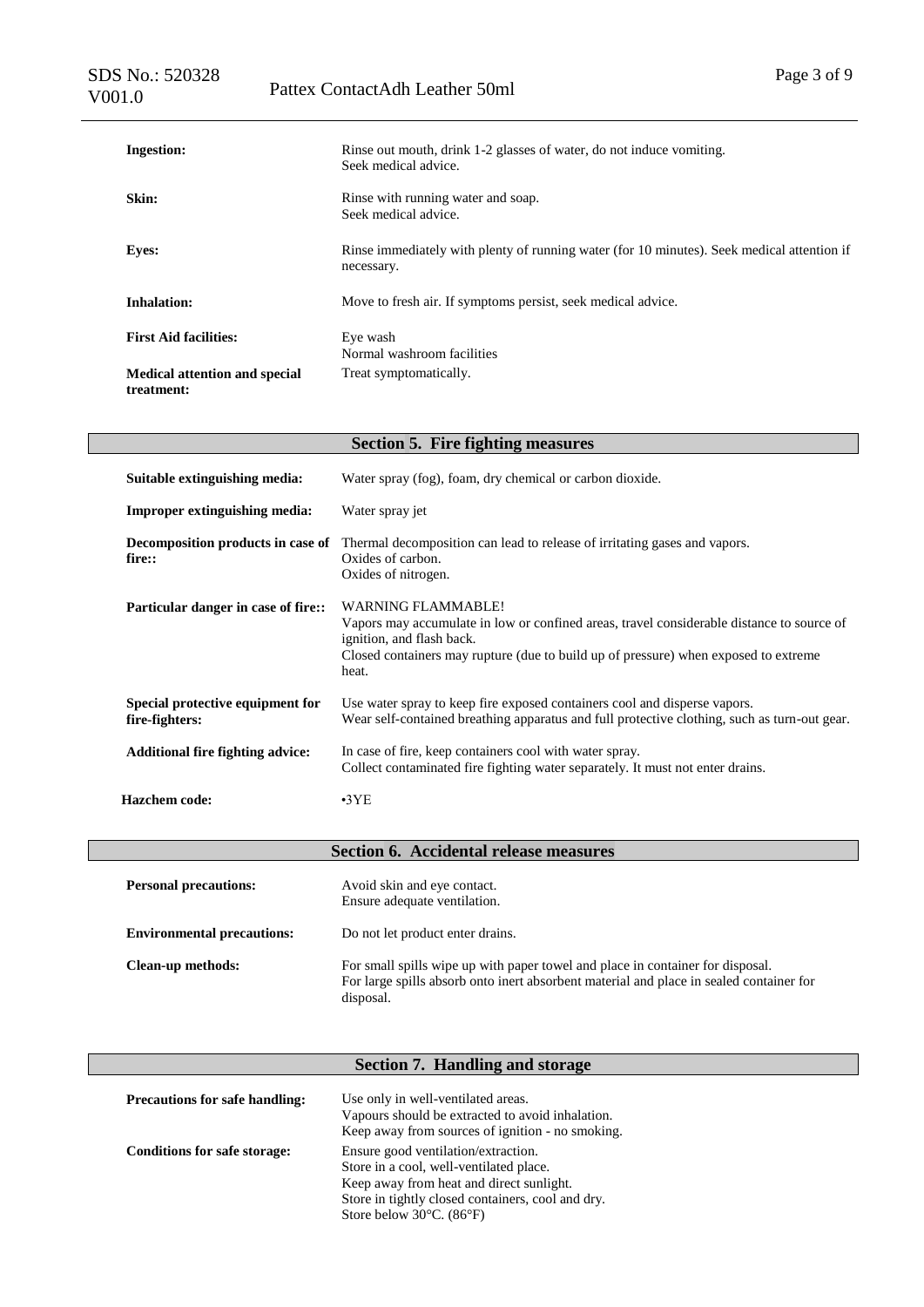## **Section 8. Exposure controls / personal protection**

### **National exposure standards:**

| <b>Ingredient [Regulated substance]</b>         | form of<br>exposure                                                                                                                                                                                                                                                                                                   | TWA (ppm) | <b>TWA</b><br>(mg/m3) | Peak Limit.<br>(ppm) | Peak Limit.<br>(mg/m3) | STEL (ppm) | <b>STEL</b><br>(mg/m3) |
|-------------------------------------------------|-----------------------------------------------------------------------------------------------------------------------------------------------------------------------------------------------------------------------------------------------------------------------------------------------------------------------|-----------|-----------------------|----------------------|------------------------|------------|------------------------|
| METHYL ETHYL KETONE (MEK)<br>78-93-3            |                                                                                                                                                                                                                                                                                                                       | 150       | 445                   |                      |                        |            |                        |
| METHYL ETHYL KETONE (MEK)<br>78-93-3            |                                                                                                                                                                                                                                                                                                                       |           |                       |                      |                        | 300        | 890                    |
| <b>ETHYL ACETATE</b><br>141-78-6                |                                                                                                                                                                                                                                                                                                                       | 200       | 720                   |                      |                        |            |                        |
| <b>ETHYL ACETATE</b><br>141-78-6                |                                                                                                                                                                                                                                                                                                                       |           |                       |                      |                        | 400        | 1,440                  |
| <b>Engineering controls:</b><br>Eye protection: | Use local ventilation if general ventilation is insufficient to maintain vapor concentration<br>below established exposure limits.<br>Wear protective glasses.                                                                                                                                                        |           |                       |                      |                        |            |                        |
| Skin protection:                                | Wear suitable protective clothing.<br>Suitable protective gloves.                                                                                                                                                                                                                                                     |           |                       |                      |                        |            |                        |
|                                                 | Please note that in practice the working life of chemical resistant gloves may be<br>considerably reduced as a result of many influencing factors (e.g. temperature). Suitable<br>risk assessment should be carried out by the end user. If signs of wear and tear are noticed<br>then the gloves should be replaced. |           |                       |                      |                        |            |                        |
| <b>Respiratory protection:</b>                  | Use only in well-ventilated areas.<br>If inhalation risk exists, wear a respirator or air supplied mask complying with the<br>requirements of AS/NZS 1715 and AS/NZS 1716.                                                                                                                                            |           |                       |                      |                        |            |                        |

## **Section 9. Physical and chemical properties**

| Appearance:              | yellow     |
|--------------------------|------------|
|                          | viscous    |
| Odor:                    | aromat:    |
| <b>Specific gravity:</b> | $0.85 - 0$ |
| <b>Boiling point:</b>    | $77 - 80$  |
| <b>Flash point:</b>      | $-9$ °C () |
| <b>Density:</b>          | $0.85 - 0$ |

viscous **Odor:** aromatic 0.85 - 0.89 **Boiling point:** 77 - 80 °C (170.6 - 176 °F) **Flash point:** -9 °C (15.8 °F) **b**  $\frac{1}{2}$  0.85 - 0.89 g/cm3

## **Section 10. Stability and reactivity**

Stability: Stable under recommended storage conditions.

**Conditions to avoid:** Stable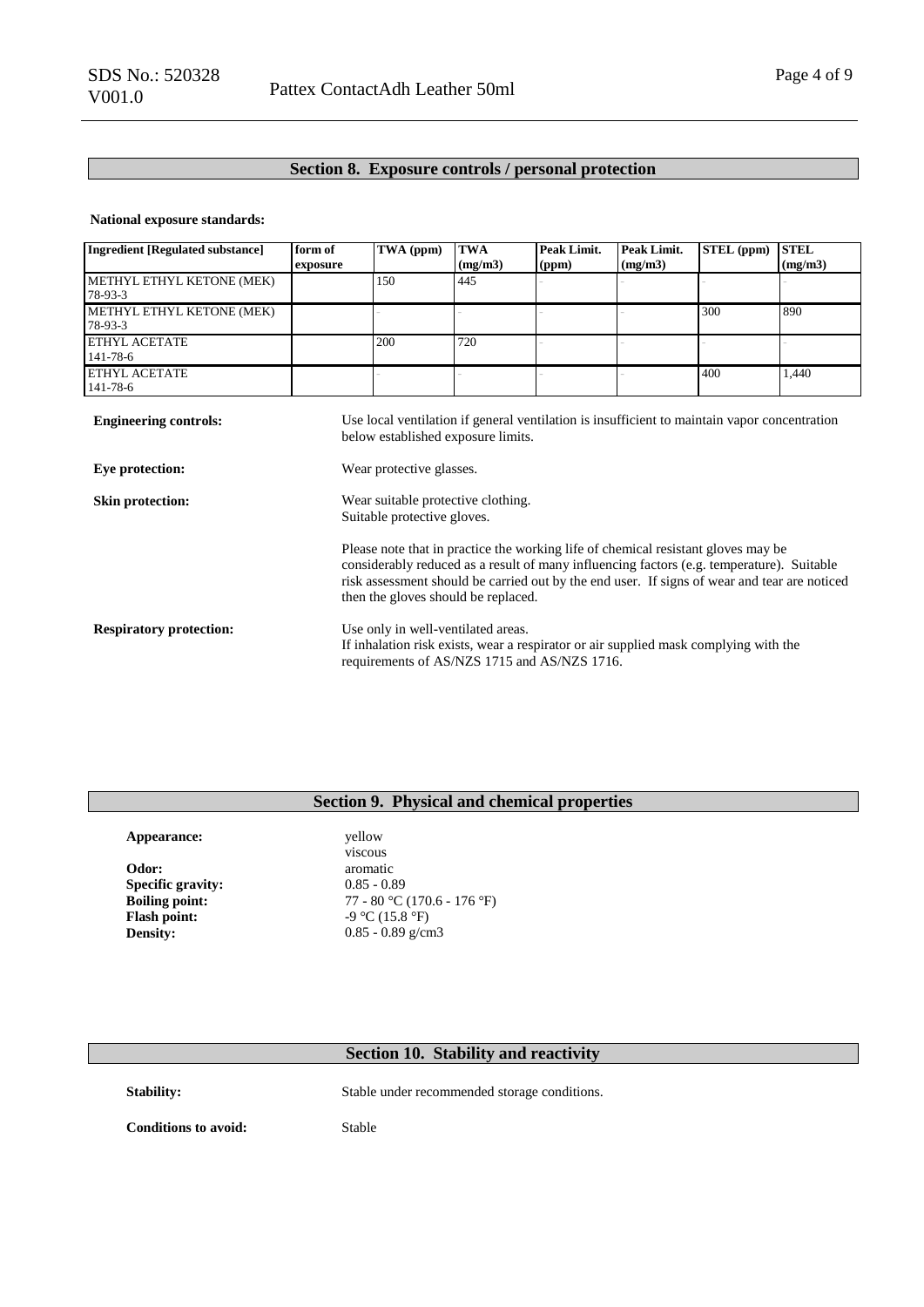| Incompatible materials:                     | Reacts with strong oxidants.                                              |  |  |  |
|---------------------------------------------|---------------------------------------------------------------------------|--|--|--|
| <b>Hazardous decomposition</b><br>products: | Thermal decomposition can lead to release of irritating gases and vapors. |  |  |  |
|                                             | carbon dioxide<br>Oxides of nitrogen.                                     |  |  |  |

# **Section 11. Toxicological information**

| <b>Health Effects:</b> |                                                                                                                    |
|------------------------|--------------------------------------------------------------------------------------------------------------------|
| <b>Ingestion:</b>      | Ingestion may cause gastrointestinal irritation, nausea, vomiting and diarrhea.                                    |
|                        | Central nervous system depression, including dizziness, drowsiness, fatigue, nausea, headache,<br>unconsciousness. |
| Skin:                  | May cause irritation due to defatting of the skin.                                                                 |
|                        | Redness.                                                                                                           |
| <b>Eyes:</b>           | Causes serious eye irritation.                                                                                     |
|                        | Symptoms can include irritation, redness, scratching of the cornea, and tearing.                                   |
| Inhalation:            | May cause respiratory tract irritation.                                                                            |
|                        | Central nervous system depression, including dizziness, drowsiness, fatigue, nausea, headache,<br>unconsciousness. |

## **Acute toxicity:**

| <b>Hazardous components</b> | <b>Value</b> | <b>Value</b>             | Route of    | <b>Exposure</b> | <b>Species</b> | <b>Method</b>    |
|-----------------------------|--------------|--------------------------|-------------|-----------------|----------------|------------------|
| CAS-No.                     | type         |                          | application | time            |                |                  |
| <b>Butanone</b>             | Acute        | $2,600$ mg/kg            | oral        |                 |                | Expert judgement |
| 78-93-3                     | toxicity     | $2,600 - 5,400$          | oral        |                 | rat            |                  |
|                             | estimate     | mg/kg                    | inhalation  | 6 h             | rat            | not specified    |
|                             | (ATE)        | $> 5000$ ppm             | dermal      |                 | rabbit         | not specified    |
|                             | LD50         | $6.400 - 8.000$          |             |                 |                |                  |
|                             | LC50         | mg/kg                    |             |                 |                |                  |
|                             | LD50         |                          |             |                 |                |                  |
| Ethyl acetate               | LD50         | $6,100 \text{ mg/kg}$    | oral        |                 | rat            | not specified    |
| 141-78-6                    | LC50         | $200 \text{ mg}/1$       | inhalation  | 1 <sub>h</sub>  | rat            | not specified    |
|                             | LD50         | $> 20,000 \text{ mg/kg}$ | dermal      |                 | rabbit         | Draize Test      |

#### **Skin corrosion/irritation:**

| <b>Hazardous components</b> | <b>Result</b>         | <b>Exposure</b> | <b>Species</b> | Method                         |
|-----------------------------|-----------------------|-----------------|----------------|--------------------------------|
| CAS-No.                     |                       | time            |                |                                |
| <b>Butanone</b>             | moderately irritating |                 | rabbit         | not specified                  |
| 78-93-3                     |                       |                 |                |                                |
| Ethyl acetate               | slightly irritating   | 24 h            | rabbit         | OECD Guideline 404 (Acute      |
| $141 - 78 - 6$              |                       |                 |                | Dermal Irritation / Corrosion) |

### **Serious eye damage/irritation:**

| <b>Hazardous components</b> | <b>Result</b>       | <b>Exposure</b> | <b>Species</b> | Method                      |
|-----------------------------|---------------------|-----------------|----------------|-----------------------------|
| CAS-No.                     |                     | time            |                |                             |
| <b>Butanone</b>             | irritating          |                 | rabbit         | OECD Guideline 405 (Acute   |
| 78-93-3                     |                     |                 |                | Eve Irritation / Corrosion) |
| Ethyl acetate               | slightly irritating |                 | rabbit         | OECD Guideline 405 (Acute)  |
| $141 - 78 - 6$              |                     |                 |                | Eve Irritation / Corrosion) |

## **Respiratory or skin sensitization:**

| <b>Hazardous components</b> | <b>Result</b>   | <b>Test type</b> | <b>Species</b> | <b>Method</b>            |
|-----------------------------|-----------------|------------------|----------------|--------------------------|
| CAS-No.                     |                 |                  |                |                          |
| <b>Butanone</b>             | not sensitising | Guinea pig       | guinea pig     | not specified            |
| 78-93-3                     |                 | maximisat        |                |                          |
|                             |                 | ion test         |                |                          |
| Ethyl acetate               | not sensitising | Guinea pig       | guinea pig     | OECD Guideline 406 (Skin |
| 141-78-6                    |                 | maximisat        |                | Sensitisation)           |
|                             |                 | ion test         |                |                          |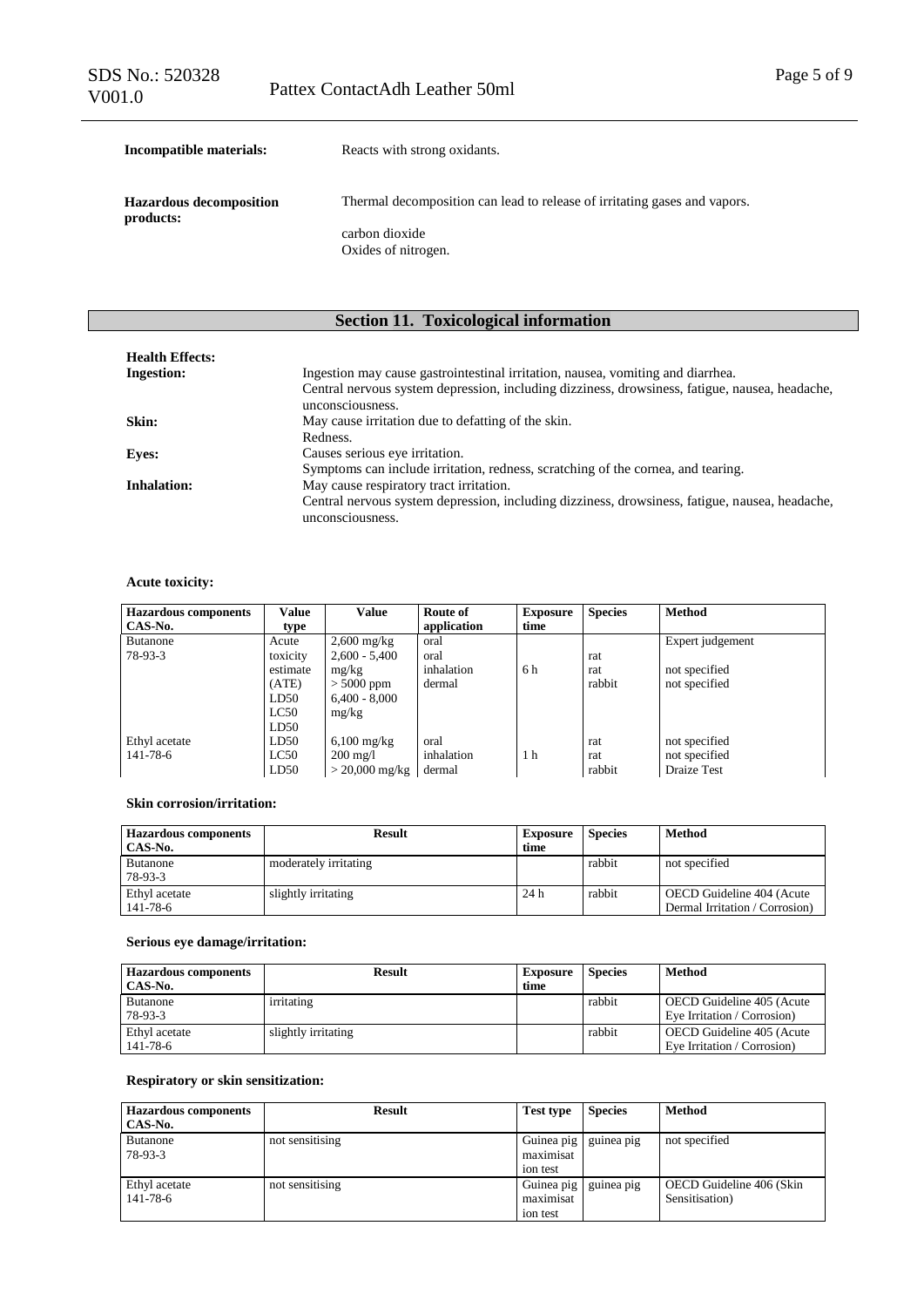| <b>Hazardous components</b><br>CAS-No. | Result               | Type of study /<br>Route of<br>administration                                                                     | <b>Metabolic</b><br>activation /<br><b>Exposure time</b> | <b>Species</b>      | <b>Method</b>                                                                                                                                                 |
|----------------------------------------|----------------------|-------------------------------------------------------------------------------------------------------------------|----------------------------------------------------------|---------------------|---------------------------------------------------------------------------------------------------------------------------------------------------------------|
| <b>Butanone</b><br>78-93-3             | negative             | bacterial reverse<br>mutation assay (e.g.<br>Ames test)                                                           | with and without                                         |                     | <b>OECD</b> Guideline 471<br>(Bacterial Reverse Mutation)<br>Assay)                                                                                           |
| Ethyl acetate<br>$141 - 78 - 6$        | negative<br>negative | bacterial<br>reverse<br>mutation assay (e.g.<br>Ames test)<br>in vitro mammalian<br>chromosome<br>aberration test | with and without<br>with and without                     |                     | Guideline<br>471<br><b>OECD</b><br>(Bacterial Reverse Mutation)<br>Assay)<br>OECD Guideline 473 (In vitro<br>Mammalian Chromosome<br><b>Aberration Test</b> ) |
| Ethyl acetate<br>141-78-6              | negative             | oral: gavage                                                                                                      |                                                          | hamster,<br>Chinese | <b>OECD</b> Guideline 474<br>(Mammalian Erythrocyte)<br>Micronucleus Test)                                                                                    |

## **Repeated dose toxicity:**

| <b>Hazardous components</b> | <b>Result</b>     | Route of     | <b>Exposure time /</b> | <b>Species</b> | <b>Method</b>                |
|-----------------------------|-------------------|--------------|------------------------|----------------|------------------------------|
| CAS-No.                     |                   | application  | <b>Frequency of</b>    |                |                              |
|                             |                   |              | treatment              |                |                              |
| <b>Butanone</b>             | NOAEL=2500 ppm    | inhalation   | 90 days6 hours/day, 5  | rat            | not specified                |
| 78-93-3                     |                   |              | davs/week              |                |                              |
| <b>Butanone</b>             | LOAEL=5000 ppm    | inhalation   | 90 days 6 hours/day, 5 | rat            | not specified                |
| 78-93-3                     |                   |              | days/week              |                |                              |
| Ethyl acetate               | $NOAEL=900$       | oral: gavage | 90 ddaily              | rat            | EPA OTS 795.2600             |
| 141-78-6                    | mg/kg             |              |                        |                | (Subchronic Oral Toxicity)   |
|                             |                   |              |                        |                | Test)                        |
| Ethyl acetate               | $NOAEL=1.28$ mg/l | inhalation   | 94 dcontinuous         | rat            | EPA OTS 798.2450 (90-Day     |
| 141-78-6                    |                   |              |                        |                | <b>Inhalation Toxicity</b> ) |

# **Section 12. Ecological information**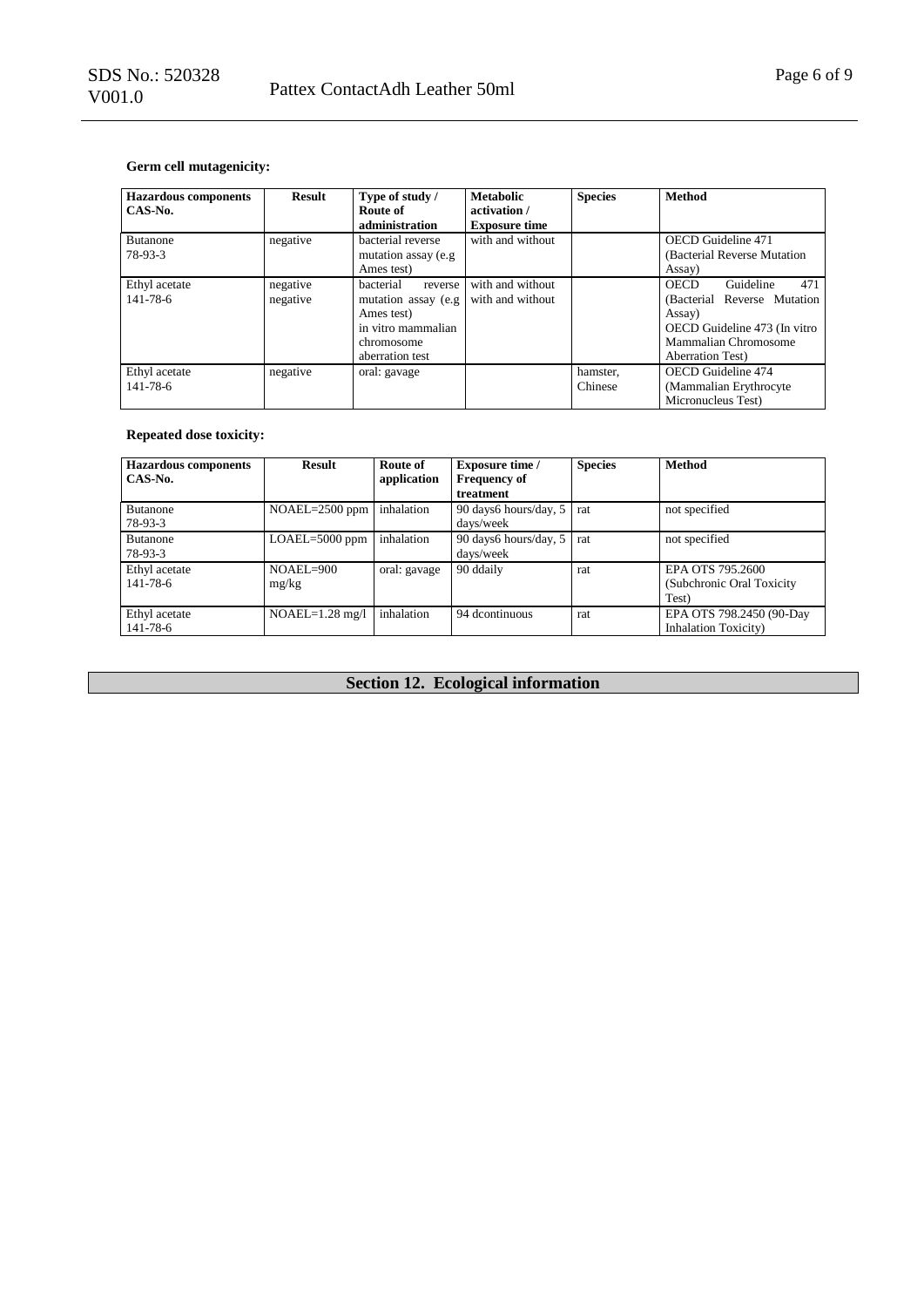General ecological information: Do not empty into drains / surface water / ground water.

**Toxicity:**

| <b>Hazardous components</b><br>$CAS-N0$ . | <b>Value</b><br>type | <b>Value</b>         | Acute<br><b>Toxicity</b> | <b>Exposure</b><br>time | <b>Species</b>                | <b>Method</b>           |
|-------------------------------------------|----------------------|----------------------|--------------------------|-------------------------|-------------------------------|-------------------------|
| <b>Butanone</b>                           | LC50                 | 3,220 mg/l           | <b>Study</b><br>Fish     | 96h                     | Pimephales promelas           | <b>OECD</b> Guideline   |
| 78-93-3                                   |                      |                      |                          |                         |                               | 203 (Fish, Acute        |
|                                           |                      |                      |                          |                         |                               | <b>Toxicity Test)</b>   |
| <b>Butanone</b>                           | EC50                 | $5,091$ mg/l         | Daphnia                  | 48h                     | Daphnia magna                 | <b>OECD</b> Guideline   |
| 78-93-3                                   |                      |                      |                          |                         |                               | 202 (Daphnia sp.        |
|                                           |                      |                      |                          |                         |                               | Acute                   |
|                                           |                      |                      |                          |                         |                               | Immobilisation          |
|                                           |                      |                      |                          |                         |                               | Test)                   |
| <b>Butanone</b>                           | EC50                 | $> 1,000$ mg/l       | Algae                    |                         |                               | <b>OECD</b> Guideline   |
| 78-93-3                                   |                      |                      |                          |                         |                               | 201 (Alga, Growth       |
|                                           |                      |                      |                          |                         |                               | <b>Inhibition Test)</b> |
| <b>Butanone</b>                           | <b>EC 50</b>         | $> 1,000$ mg/l       | Bacteria                 |                         |                               | <b>OECD</b> Guideline   |
| 78-93-3                                   |                      |                      |                          |                         |                               | 209 (Activated          |
|                                           |                      |                      |                          |                         |                               | Sludge, Respiration     |
|                                           |                      |                      |                          |                         |                               | <b>Inhibition Test)</b> |
| Ethyl acetate                             | LC50                 | $270 \text{ mg}/1$   | Fish                     | 48h                     | Leuciscus idus melanotus      | DIN 38412-15            |
| 141-78-6                                  |                      |                      |                          |                         |                               |                         |
| Ethyl acetate                             | EC50                 | $164 \text{ mg}/1$   | Daphnia                  | 48h                     | Daphnia cucullata             | <b>OECD</b> Guideline   |
| $141 - 78 - 6$                            |                      |                      |                          |                         |                               | 202 (Daphnia sp.        |
|                                           |                      |                      |                          |                         |                               | Acute                   |
|                                           |                      |                      |                          |                         |                               | Immobilisation          |
|                                           |                      |                      |                          |                         |                               | Test)                   |
| Ethyl acetate                             | <b>NOEC</b>          | $2,000 \text{ mg/l}$ | Algae                    | 96h                     | Selenastrum capricornutum     | <b>OECD</b> Guideline   |
| 141-78-6                                  |                      |                      |                          |                         | (new name: Pseudokirchnerella | 201 (Alga, Growth       |
|                                           |                      |                      |                          |                         | subcapitata)                  | <b>Inhibition Test)</b> |
| Ethyl acetate                             | EC <sub>50</sub>     | $> 2,000$ mg/l       | Algae                    | 96 h                    | Selenastrum capricornutum     | <b>OECD</b> Guideline   |
| 141-78-6                                  |                      |                      |                          |                         | (new name: Pseudokirchnerella | 201 (Alga, Growth       |
|                                           |                      |                      |                          |                         | subcapitata)                  | <b>Inhibition Test)</b> |
| Ethyl acetate                             | EC10                 | $2,900$ mg/l         | Bacteria                 | 18 <sub>h</sub>         |                               | not specified           |
| 141-78-6                                  |                      |                      |                          |                         |                               |                         |

## **Persistence and degradability:**

| <b>Hazardous components</b><br>CAS-No. | Result                | Route of<br>application | Degradability | <b>Method</b>                                                           |
|----------------------------------------|-----------------------|-------------------------|---------------|-------------------------------------------------------------------------|
| <b>Butanone</b><br>78-93-3             | readily biodegradable | aerobic                 | $>60\%$       | <b>OECD 301 A - F</b>                                                   |
| Ethyl acetate<br>$141 - 78 - 6$        | readily biodegradable | aerobic                 | $100\%$       | OECD Guideline 301 D (Ready<br>Biodegradability: Closed Bottle<br>Test) |

## **Bioaccumulative potential / Mobility in soil:**

| <b>Hazardous components</b> | LogPow | Bioconcentration | Exposure | <b>Species</b> | Temperature | Method                     |
|-----------------------------|--------|------------------|----------|----------------|-------------|----------------------------|
| CAS-No.                     |        | factor (BCF)     | time     |                |             |                            |
| <b>Butanone</b>             | 0.29   |                  |          |                |             | not specified              |
| 78-93-3                     |        |                  |          |                |             |                            |
| Ethyl acetate               | 0.6    |                  |          |                |             | OECD Guideline 107         |
| 141-78-6                    |        |                  |          |                |             | (Partition Coefficient (n- |
|                             |        |                  |          |                |             | octanol / water), Shake    |
|                             |        |                  |          |                |             | Flask Method)              |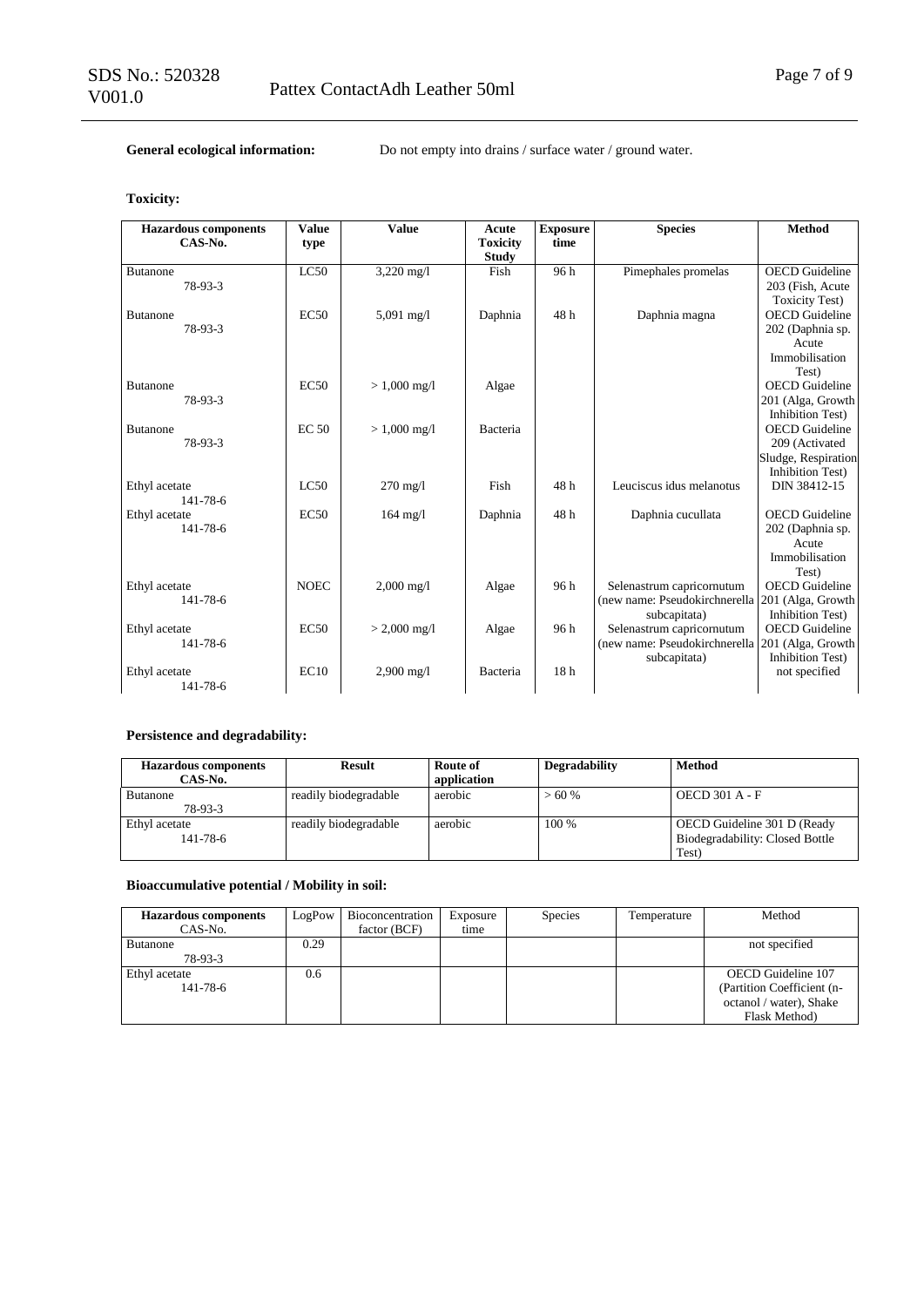|                                        | <b>Section 13. Disposal considerations</b>                                                                                                                                                                                     |
|----------------------------------------|--------------------------------------------------------------------------------------------------------------------------------------------------------------------------------------------------------------------------------|
| Waste disposal of product:             | Can be incinerated, when in compliance with local regulations<br>Collection and delivery to recycling enterprise or other registered elimination institution.<br>Dispose of in accordance with local and national regulations. |
| <b>Disposal for uncleaned package:</b> | Disposal must be made according to official regulations.                                                                                                                                                                       |

# **Section 14. Transport information**

### **Road and Rail Transport:**

| Dangerous Goods information: | Classified as Dangerous Goods according to the criteria of the   |
|------------------------------|------------------------------------------------------------------|
|                              | Australian Code for the Transport of Dangerous Goods by Road and |
|                              | Rail (ADG Code).                                                 |
| UN $no$ :                    | 1133                                                             |
| Proper shipping name:        | <b>ADHESIVES</b>                                                 |
| Class or division:           |                                                                  |
| Packing group:               | Н                                                                |
| Hazchem code:                | $\cdot$ 3YE                                                      |
| Emergency information:       | Refer to the Dangerous Goods - Initial Emergency Response Guide  |
|                              | HB 76.                                                           |

### **Marine transport IMDG:**

| $UN$ no.:                        | 1133             |
|----------------------------------|------------------|
| Proper shipping name:            | <b>ADHESIVES</b> |
| Class or division:               | 3                |
| Packing group:                   | Н                |
| EmS:                             | $F-E$ , $S-D$    |
| Seawater pollutant:              |                  |
| Air transport IATA:              |                  |
| UN no.                           | 1133             |
| Proper shipping name:            | Adhesives        |
| Class or division:               | 3                |
| Packing group:                   | Н                |
| Packing instructions (passenger) | 353              |
| Packing instructions (cargo)     | 364              |
|                                  |                  |

## **Section 15. Regulatory information**

## **SUSMP Poisons Schedule** 5

**AICS:** All components are listed or are exempt from listing on the Australian Inventory of Chemical Substances (AICS).